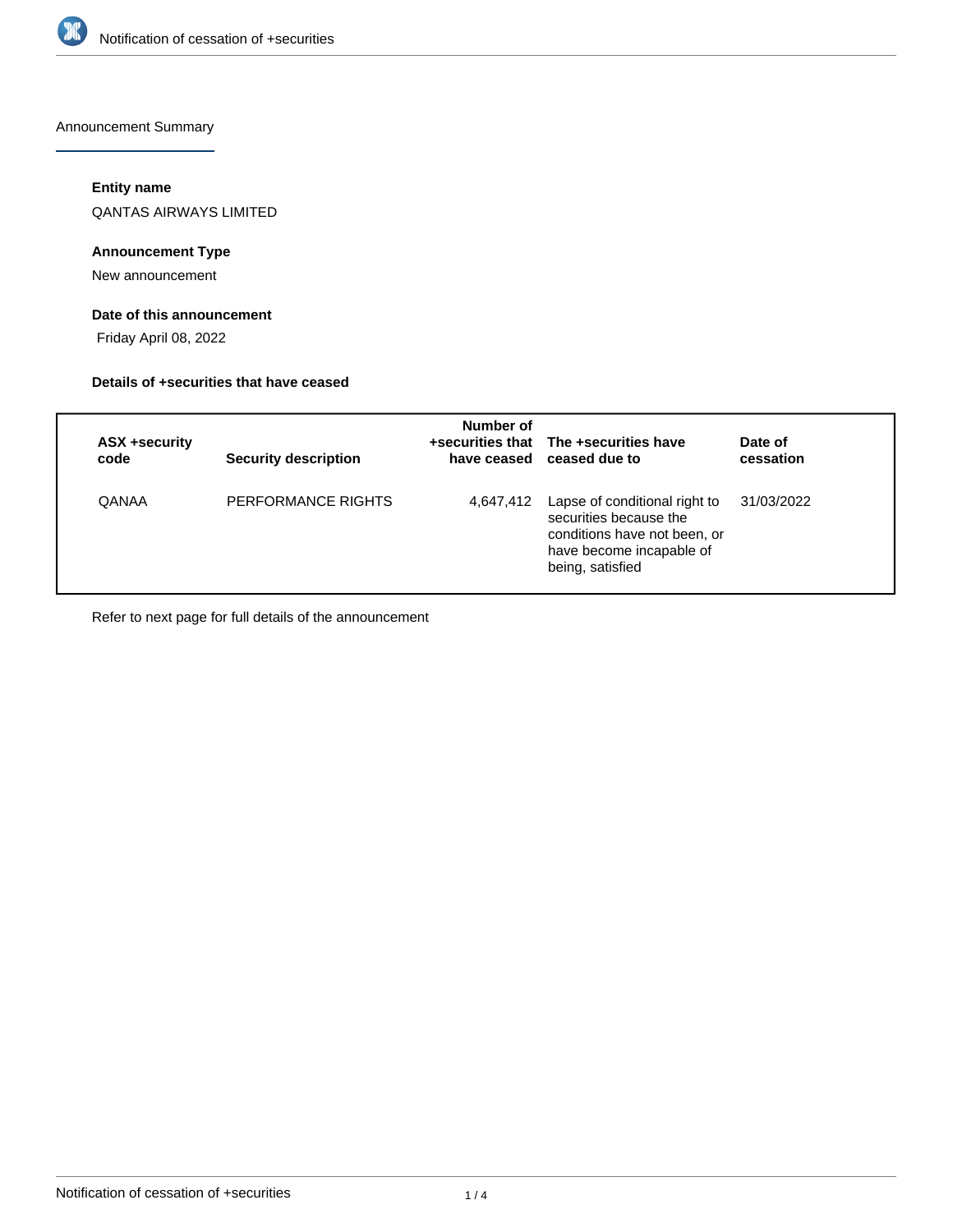

Part 1 - Announcement Details

## **1.1 Name of +Entity**

QANTAS AIRWAYS LIMITED

We (the entity named above) provide the following information about our issued capital.

**1.2 Registered Number Type** ABN

**Registration Number** 16009661901

# **1.3 ASX issuer code** QAN

# **1.4 The announcement is**

New announcement

# **1.5 Date of this announcement**

8/4/2022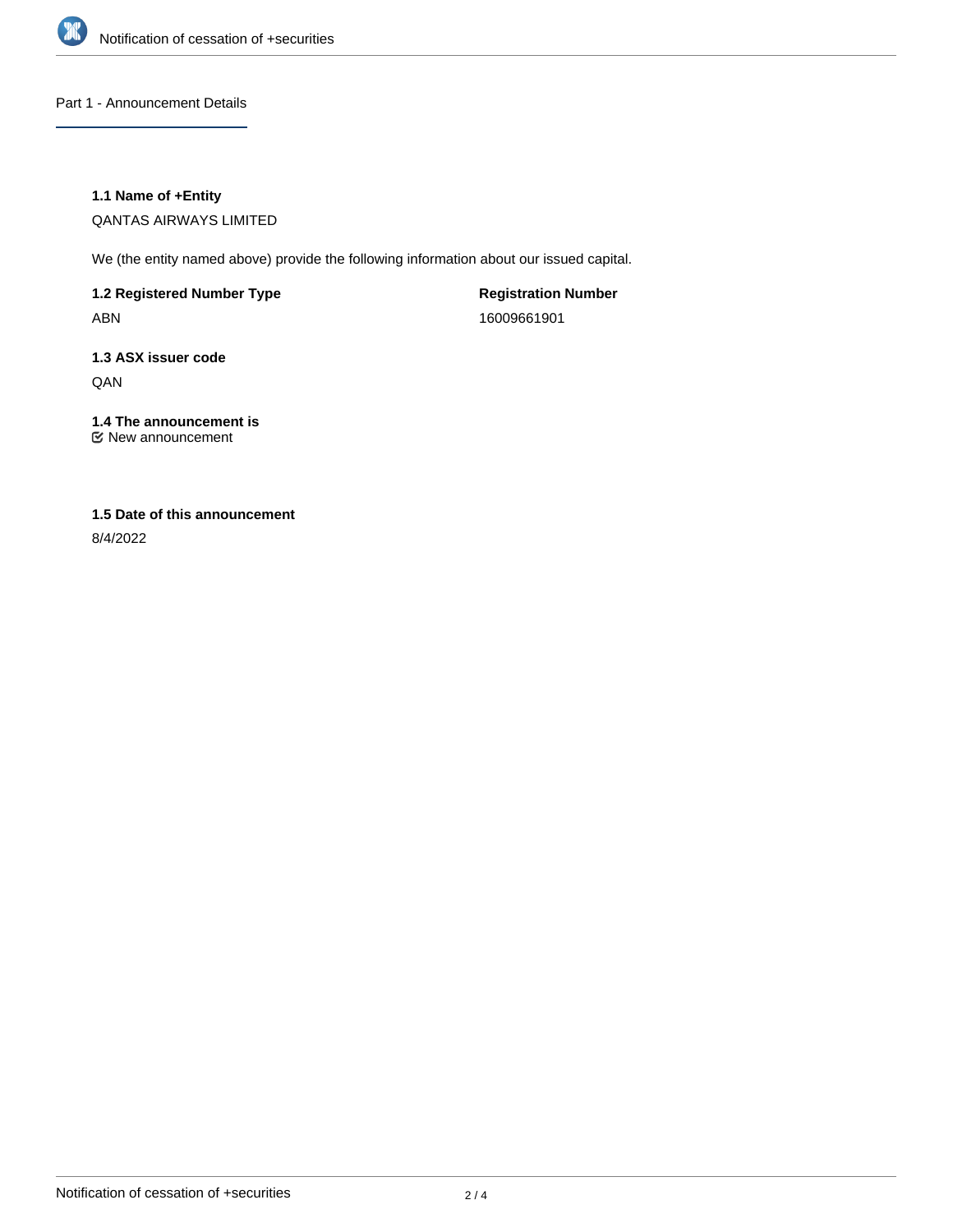

#### Part 2 - Details of +equity securities or +debt securities that have ceased

## **ASX +Security Code and Description**

QANAA : PERFORMANCE RIGHTS

#### **Unquoted +equity securities that have ceased**

**Number of securities that have ceased**

4,647,412

#### **Reason for cessation**

Lapse of conditional right to securities because the conditions have not been, or have become incapable of being, satisfied

#### **Date of cessation**

**Is the entity paying any consideration for the cessation?** No

31/3/2022

#### **Any other information the entity wishes to notify to ASX about the cessation?**

Cancellations and adjustments for employees leaving the business between 1 January 2022 and 31 March 2022 (1st Quarter 2022).